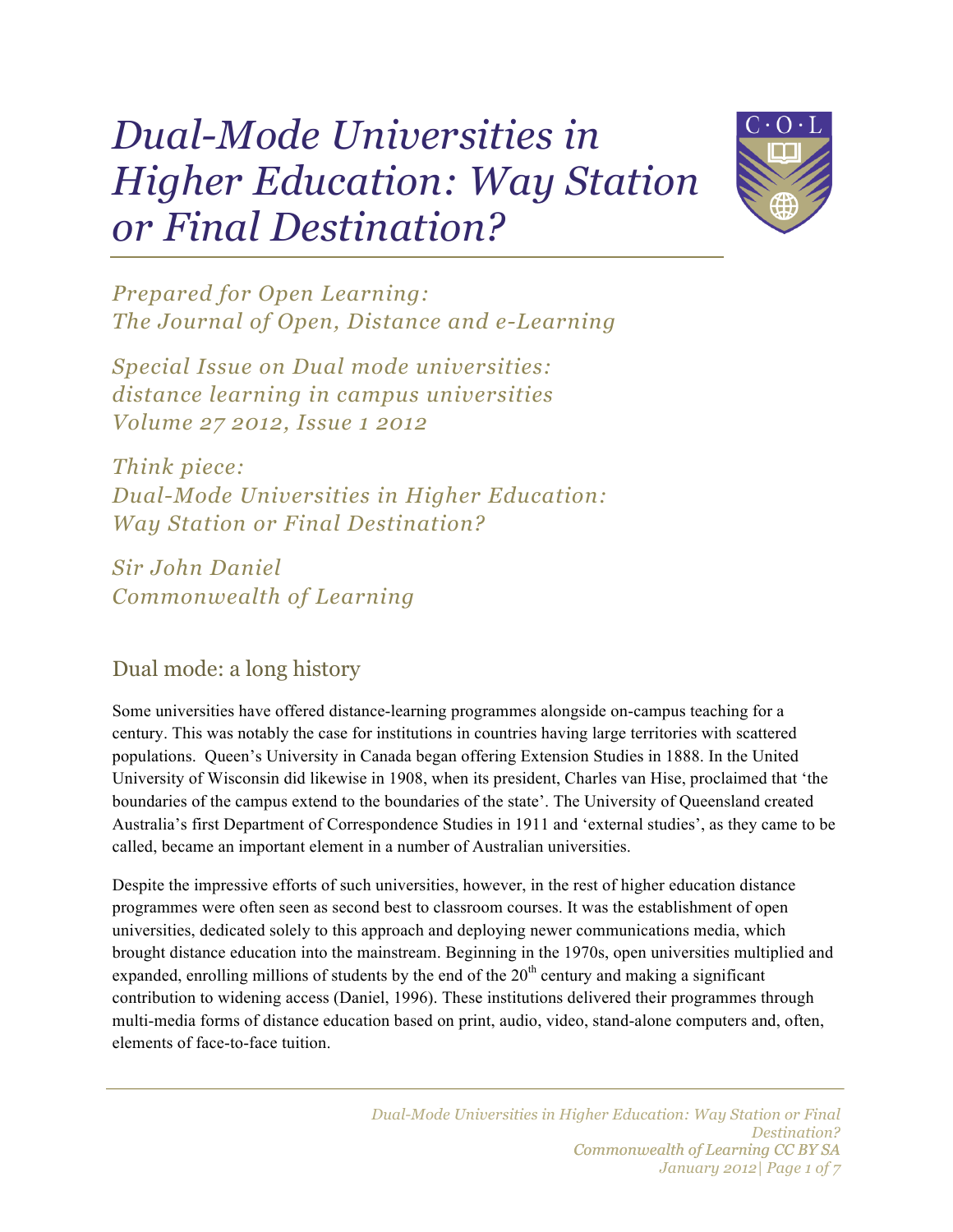Seeing the success of distance education, a wider range of campus universities began to adopt it for some of their programmes, giving rise to the term 'dual-mode provision'. Nevertheless, with traditional multimedia technologies it was difficult to create a sustainable business model for the distance education component. Either distance education was conducted by individual academics alongside their classroom teaching, in which case only small numbers of students could be accommodated and assuring continuity of provision was difficult, or the university had to make a significant investment in a central distance education unit. Lacking the economies of scale that open universities could achieve with their large undergraduate enrolments, the more successful dual-mode institutions concentrated their distance learning offerings on specialised graduate courses for which they could charge higher fees and attract reasonable enrolments by aggregating demand nationally and internationally.

The arrival of the Internet appeared to change this situation radically. With online learning it became much easier for academic staff to produce versions of their campus courses for distance students and to interact with them by e-mail and other web tools. This promise of a direct relationship between distant student and teacher, by-passing all the intermediate processes of traditional distance education (design and printing of documents, recording of audio-visual programmes, etc.), was hailed as a major step forward. Some observers, thinking that classroom teaching and distance learning were now so well integrated that institutions had best of both worlds, forecast the gradual disappearance of single-mode open universities.

## Online learning: a disappointment?

But claiming victory for the dual-mode model was premature. Tony Bates, a perceptive observer of technology-mediated learning, soon showed that having individual faculty design and offer their own online courses, which he had dubbed the 'Lone Ranger' approach (Bates, 1999), does not lead either to sustainability or to consistent quality. His recent findings, after a comprehensive survey of online learning in North America, suggest that the dual-mode model is not enabling eLearning to fulfil its potential because public universities do not to have their hearts in the enterprise. His report *2011 Outlook for Online Learning and Distance Education,*(Bates, 2011) identifies three key trends in US higher education. Assuming that other countries follow the US dual-mode model as connectivity improves there is no reason to believe that the outcome will be any different.

The first trend is the rapid growth of eLearning. Enrolment in fully online (distance) courses in the USA expanded by 21% between 2009 and 2010 compared to a 2% expansion in campus-based enrolments.

His second finding is that despite this growth in demand, institutional goals for eLearning in public sector higher education are short on ambition. Bates argues that the intelligent use of technology could help higher education to accommodate more students, improve learning outcomes, provide more flexible access and do all this at less cost. Instead, he found that costs are rising because investment in technology and staff is increasing without replacing other activities; there is no evidence of improved learning outcomes; and in some institutions a failure to meet quality standards for eLearning. Most traditional public higher education institutions seem half hearted about eLearning. Many charge higher fees to online students, even though the costs of serving them are presumably lower, which suggests that they are either trying to discourage this option or simply make more money in a growing market. One reason may be that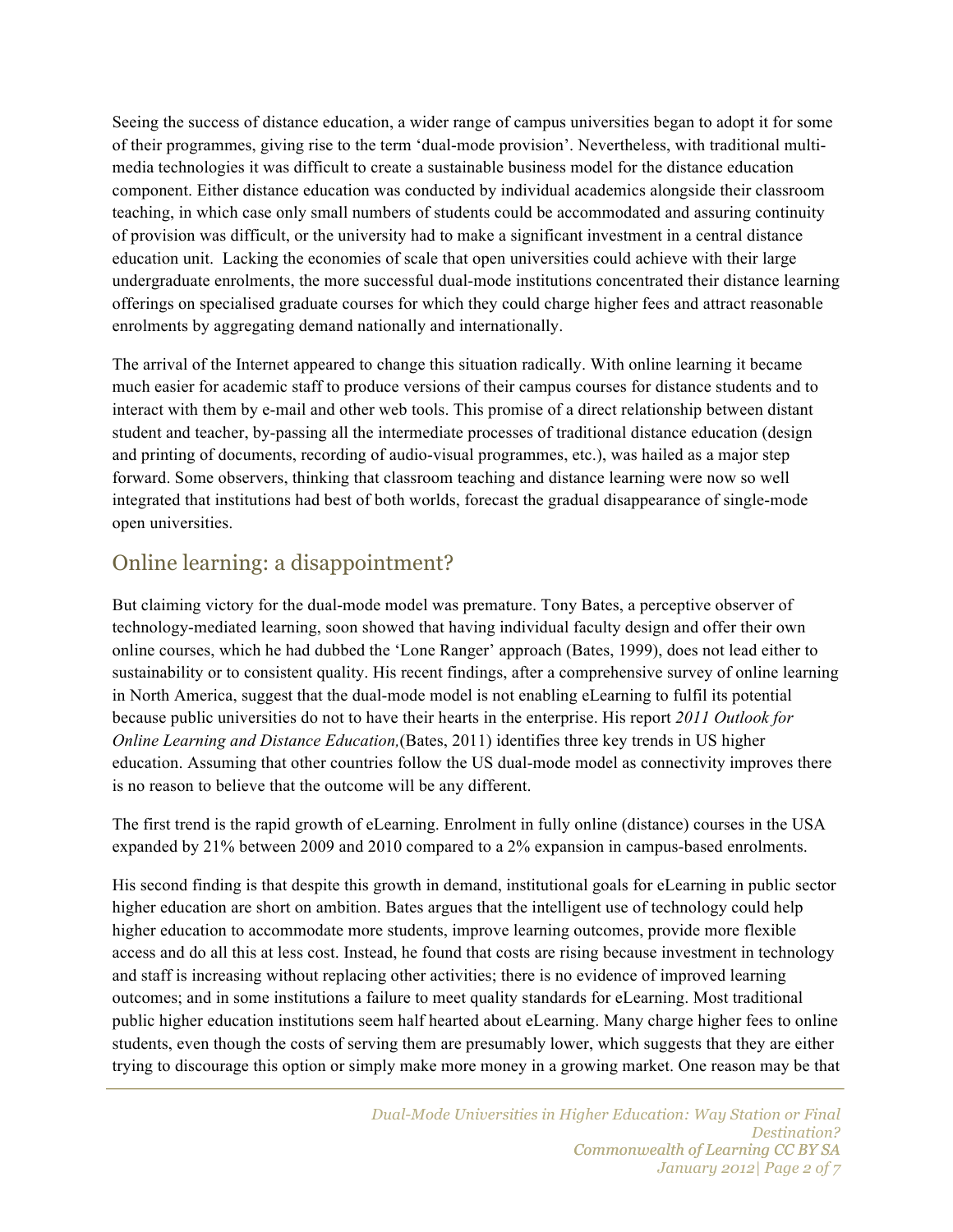many online students are not new 'distance' students but existing campus students simply seeking more flexible lifestyles to accommodate part-time jobs.

A third finding, which should stimulate the public sector to take eLearning more seriously given its rapid growth, is that in the US the for-profit sector has a much higher proportion of the total online market (32%) than its share of the overall higher education market (7%). Seven of the ten US institutions with the highest online enrolments are for-profits. For-profits seem better placed to expand online because they do not have to worry about resistance from academic staff, nor about exploiting their earlier investment in campus facilities.

A UK Report: *Collaborate to compete: Seizing the opportunity for online learning for UK higher education* (HEFCE, 2011)*,* explicitly recommends that public higher education institutions should link up with for-profit companies in order not to get left behind in offering online learning. This is already a growing trend in the US. For example, Best Associates, a Dallas-based merchant bank with various investments in education, operates an *Academic Partnerships* programme with a steadily growing number of US state universities. The idea behind the model is to enable these institutions to offer high-demand and socially important programmes (e.g. M.Ed., B.Sc. Nursing) online at scale.

The public institution sets the fees, of which it retains 20-30% with the rest going to Best Associates, which provides key elements of the online learning system. This system can operate profitably with substantially lower fees than these institutions would normally charge. Some have reduced their fees accordingly but others have not. Such public-private partnerships may be a way of making the dual-mode approach work effectively, although one wonders whether the for-profit enterprise might not dispense with the public partner if it could secure independent accreditation.

Bates concludes his report by drawing attention to a growing market that is not well served by campusbased education. Public colleges and universities are not moving into online distance learning fast enough to meet the demand. "If public institutions do not step up to the plate, then the corporate for-profit sector will". With access to broadband Internet connections spreading rapidly, this statement may well prove true outside North America as well.

## Will higher education split?

This leads us to an interesting question: will higher education split over the coming years into a public sector focussed on research and a for-profit sector doing most of the teaching? Several trends make this a plausible hypothesis.

First, UNESCO's 2009 World Conference on Higher Education identified rapidly increasing demand as the major trend because nearly one-third of the world's population (29.3%) is under the age of 15. Today there are 165 million people enrolled in tertiary education[1]. Projections suggest that that participation will peak at 263 million<sup>[2]</sup> in 2025. Accommodating the additional 98 million students would require more than four major campus universities (30,000 students) to open every week for the next fifteen years. This suggests that alternative models of provision will be needed.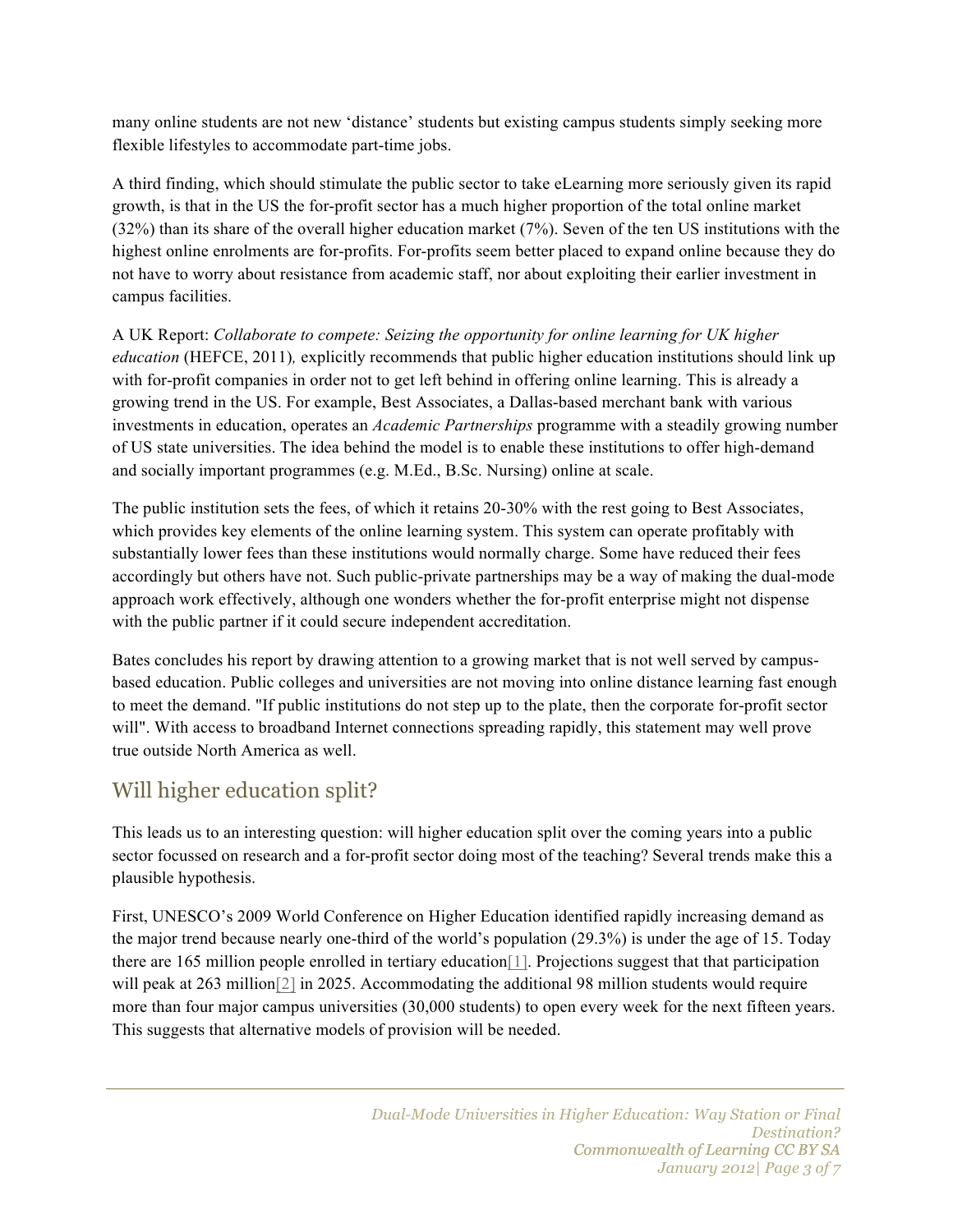Second, international university rankings, such as those from Shanghai's Jiao Tong University, which are mostly focused on research performance, are making even those public universities that do not appear in these league tables give greater priority to research. Research performance has come to be the main criterion for designation as a 'world-class' university and some countries are lavishing funds on favoured institutions in a – probably futile – attempt to get them into the list of the top 100 – or top 300 – research universities. The upshot, made very explicit in the dramatic funding cuts made in 2011 by the Higher Education Funding Council for England [was at

www.lfhe.ac.uk/governance/newsarchive/news\_item2feb2010.html], is to swing the balance of public investment in higher education significantly towards research and away from teaching.

Where does this leave us? A disruptive technology, which online learning may prove to be, rarely favours existing providers. When photography went digital the electronics industry displaced the makers of film from the market. Bates notes that over 80% of US students are expected to be taking courses online in 2014, up from 44% in 2009. Clearly, the providers that are already established in this mode of delivery, i.e. the for-profits, will have the advantage. These institutions, which are operating in the online world with greater determination and professionalism, could steadily take over the teaching function of higher education. Indications are that the for-profit sector has ample room to cut fees for eLearning and still make good profits. Currently this sector makes high profits because it operates a lower-cost model of provision but can set fees comparable to those of the public sector with its higher cost base.

This is not meant to imply that the public sector sets tuition fees – in jurisdictions where it is allowed to do so – on the basis of costs. Few universities have much idea of the real costs of their activities and so they usually set fees to reflect the perceived prestige of the institution or the programme. This was shown rather clearly in England in 2011, when many universities opted for the maximum permitted fee level (£9,000) because they did not want to appear to be second class. However, in countries like the US and the UK, where fees have now reached challenging levels, there are some indications that students are beginning to make value-for-money assessments. The Open University, by setting its full-timeequivalent fees at just over half the maximum (£5,000), has challenged students and the public to start making such calculations more carefully. If such market forces fee reductions in the public sector, the for-profit sector will readily follow the downward trend.

Some governments have long desired to see higher education divided into research universities and teaching institutions. Extrapolating these trends suggests that their wish may come true, with the added feature that most research will take place in publicly-supported institutions while most teaching will be done by for-profit enterprises. Today most for-profits are dual-mode institutions with both on-campus and distance offerings. However, to judge by the operations of the Whitney International University System, a for-profit enterprise of six universities in five Latin American countries also controlled by Best Associates, classroom-taught programmes are steadily being converted to distance mode for reasons of cost efficiency and cost effectiveness.

#### The Open Education Resource University: a game changer?

One development that could inject new life into the dual-mode model is the Open Education Resource (OER) University that is being explored by a group of public universities from several countries. Open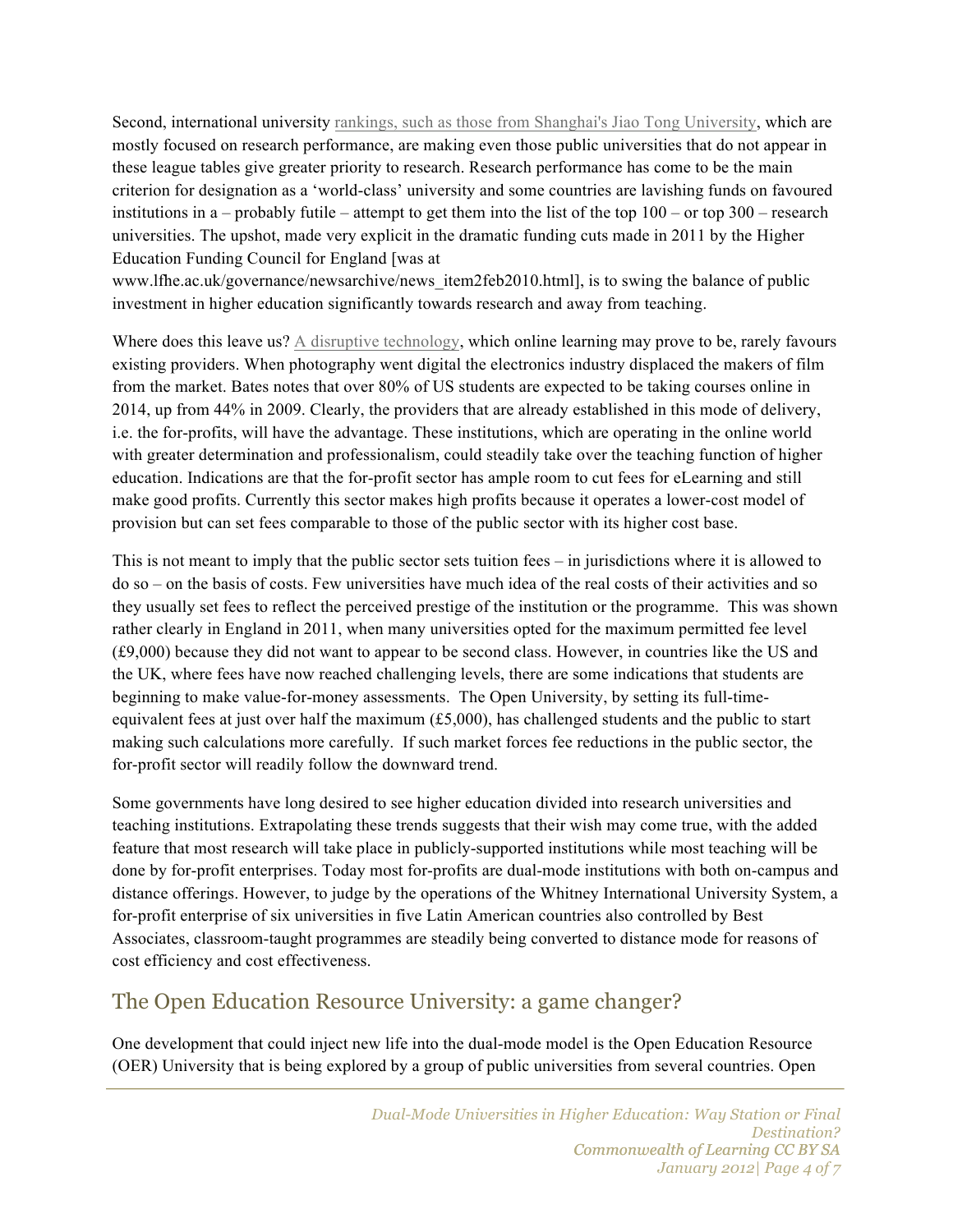Educational Resources may prove to be the most disruptive element of the impact of eLearning in higher education. How might they help to widen access, cut costs and give dual-mode provision new relevance?

Some institutions are already encouraging the use of OER to avoid each teacher having to re-invent the wheel for each course. For example, once academics at the Asia eUniversity have developed course curricula they do not create any original learning materials, but simply adapt good quality OER from the web to their needs. Similarly, Athabasca University will only approve development of a course once those proposing it have done a thorough search for relevant open material that can be re-purposed.

Some would go much further. In February 2011 New Zealand's Open Education Resource Foundation convened a meeting to operationalize the concept of the *Open Educational Resource University*. The idea is that students find their own content as OER; get tutoring from a global network of volunteers; are assessed, for a fee, by a participating institution; and earn a credible credential. The concept has echoes of the University of London External System that innovated radically 150 years ago by declaring that all that mattered was performance in examinations, not how students acquired their knowledge.

As regards the first step in this process, OER are certainly being sought out. Millions of informal learners and students are using the OER put out by MIT, the UK Open University, and others. The 32 small states of the Commonwealth are working together within a network called the *Virtual University for Small States of the Commonwealth* to develop OER that they can all adapt and use.

Martin Bean, vice-chancellor of the UK Open University, argues that the task of universities today is to provide steps from this informal cloud of learning towards formal study for those who are interested. Good steps will ensure continuity of technology because today many first encounter modern higher education institutions such as the Open University through iTunesU, YouTube, TV broadcasts or the resources on various university websites. Those who elect to enrol as students will find themselves studying in similar digital environments.

The institutions best equipped to make a success of the OER University concept are most likely to be public institutions that already operate successfully on one or more of the steps between OER and reputable credentials. Two such institutions, which both opened for business forty years ago, are the Open University in the UK and Empire State College of the State University of New York (SUNY) in the US.

Let us examine each step in the OER University. The first step, namely access to OER, is increasingly solid. The pool of OER is growing fast in a variety of media and it is becoming progressively easier to find and retrieve them.

For the second step, student support, institutions that teach at a distance have the skills necessary because they already manage extensive networks of tutors or mentors. SUNY's Empire State College has unique skills given that students will often be working with OER they have discovered for themselves rather than material created by an institution. Its unusual mentoring model is well suited to this. Some envisage the emergence of a body of volunteer tutors rather like *Médecins sans Frontières* or *Engineers without Borders*. That may work in some places, but having students buy support on a pay-as-you-go basis might make for a more sustainable model.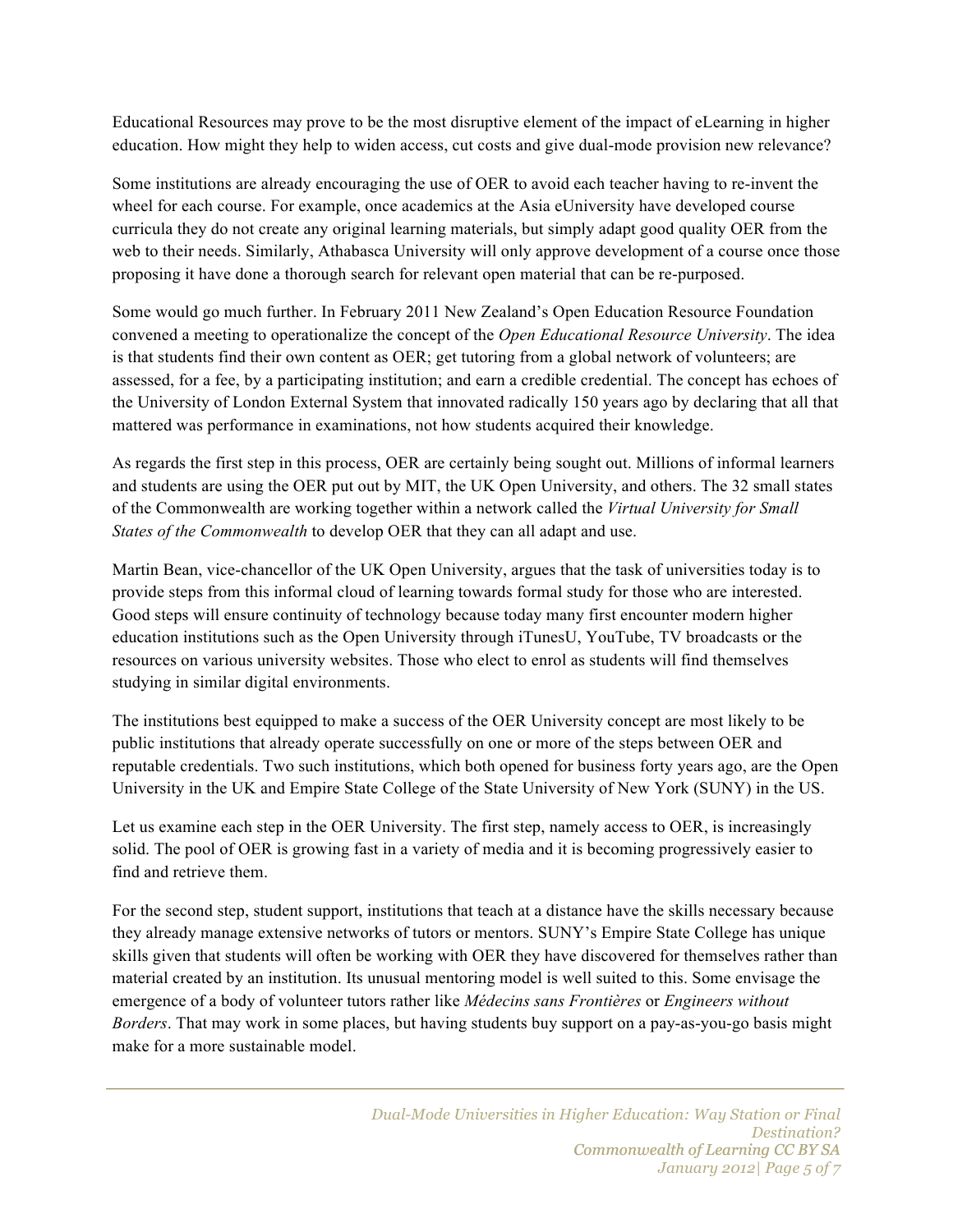Furthermore, social software is greatly enriching the possibilities for student support and interaction. Digital technology is breathing new life into the idea of communities of students and scholars. Social software gives students the opportunity to create academic communities that take us well beyond the rather behaviourist approaches that give some eLearning a bad name. Some software-based social learning activity involves various forms of informal assessment that can be helpful in preparing students for the formal kind.

At step three, assessment, payment is probably essential but this is well travelled territory. It takes us back 150 years to the University of London External model with the difference that some assessments would have to be designed for curricula developed by the student, not the institution. With credible assessment by reputable institutions the next step, the granting and transfer of credit, is straightforward and leads to the top step of credentials, of which the solidity depends on the involvement of accredited institutions that resonate with this approach.

Planning for the OER University assumes that it would not be a new stand-alone institution that would seek its own accreditation, but instead an umbrella organization for a network of already functioning and fully accredited participating institutions. This is partly because no established dual-mode institution is likely to adopt the OER University model for its core operations in the foreseeable future if only because the revenues – as well, of course, as the costs – would be much lower than most are used to. However, the University of Southern Queensland, which has a long and strong track record in open, distance and blended learning, intends to test the waters by offering studies on this model initially as part of its community service function, which seems a sensible approach. Other institutions in the planning group are considering similar moves.

The availability of OER poses an interesting dilemma to the for-profit sector. Philosophically, it prefers to lock its virtual learning environments and educational materials into proprietary frameworks. However, it also likes to operate efficiently and must be tempted by the availability of high quality open access material that can be re-purposed at will. Some of the early volume producers of OERs, such as MIT and the UKOU, tried to prevent this possibility by placing the 'Non-Commercial (NC)' restriction on their Creative Commons licences, but the general trend is towards the more open CC-BY-SA licence. This simply obliges the re-user to acknowledge the source and put their new version back into the common OER pool. The for-profits may have to choose between the opportunity to cut costs and the obligation to operate more openly.

The wider issue is that higher education generally it will no longer be able to use the function of presenting content, whether through lectures or learning materials, as justification for the major element of its costs. In a world where content is everywhere, institutions will need to compete through the services they offer for the other steps of the OER university. This may well be a more wrenching adjustment for the public sector than for the for-profit sector.

### Conclusion

In the title I asked if dual-mode institutions were a stable 'final' model for higher education or a step on the way to something else. Only a few institutions seem able to function in dual-mode (i.e. with distinct